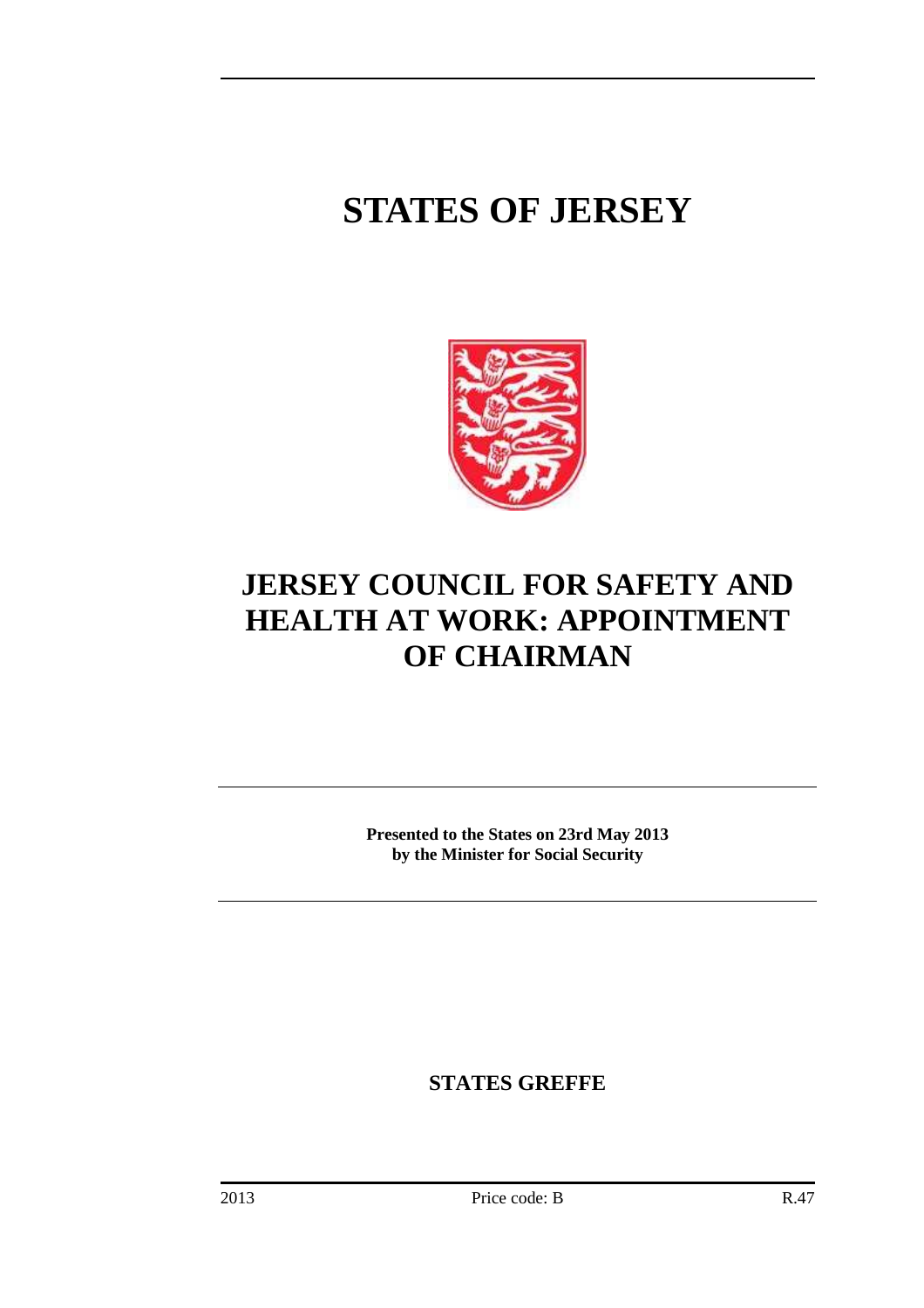#### **REPORT**

In accordance with the decision of the States made on 2nd February 2010 in support of the Proposition made by the Privileges and Procedures Committee, P.205/2009 'Appointments made by the States: revised procedures', the Minister for Social Security hereby notifies the States of his intention to appoint Mr. Paul Leighton Richardson to the position of Chairman of the Jersey Council for Safety and Health at Work for a period of 3 years with effect from 1st July 2013.

#### **Jersey Council for Safety and Health at Work**

The Jersey Council for Safety and Health at Work was established by the States in 1973 as an independent body to promote health and safety at work.

The constitution of the Council was amended in 1991 to provide for a Chairman to be appointed by the States, and 4 members, appointed by the Social Security Committee, (a task now undertaken by the Minister for Social Security), all of whom have been recognised as having an interest in health and safety at work. The Council is assisted by a part-time secretary, the only paid employee of the Council, the Chairman and members serving in an honorary capacity.

The procedure for appointment of the Chairman has been revised as a result of P.205/2009, requiring the Minister for Social Security to present a report to the States providing details of his nominee, together with a brief description of the duties of the position and the selection process.

The Council's terms of reference, as set out in the proposition agreed by the States in 1991, is "to take all necessary steps to promote the safety and health of workers and others affected by work activities" with its objectives, which are also noted in the proposition, to –

- (a) identify and examine problem areas in matters covered by their terms of reference, and to provide educational and training facilities where these measures appear to be needed in these areas;
- (b) promote interest in general occupational accident prevention in Jersey and to foster and develop the spirit of co-operation between employer and employee as regards safety and health at work;
- (c) provide opportunities for informed comment on any matters connected with occupational safety and health;
- (d) afford facilities for the pooling and dissemination of knowledge, for the study of the appropriate statutory requirements, for the reading of papers and the promotion of lectures and discussion and for such other activities as may tend to further the general objectives of the Council.

In accordance with the terms of reference and objectives, Council is involved with raising the profile of health and safety at work by carrying out awareness campaigns and other promotional activities, arranging seminars, engaging with industry representatives to promote initiatives aimed at improving health and safety performance and organising training courses which are not provided by trainers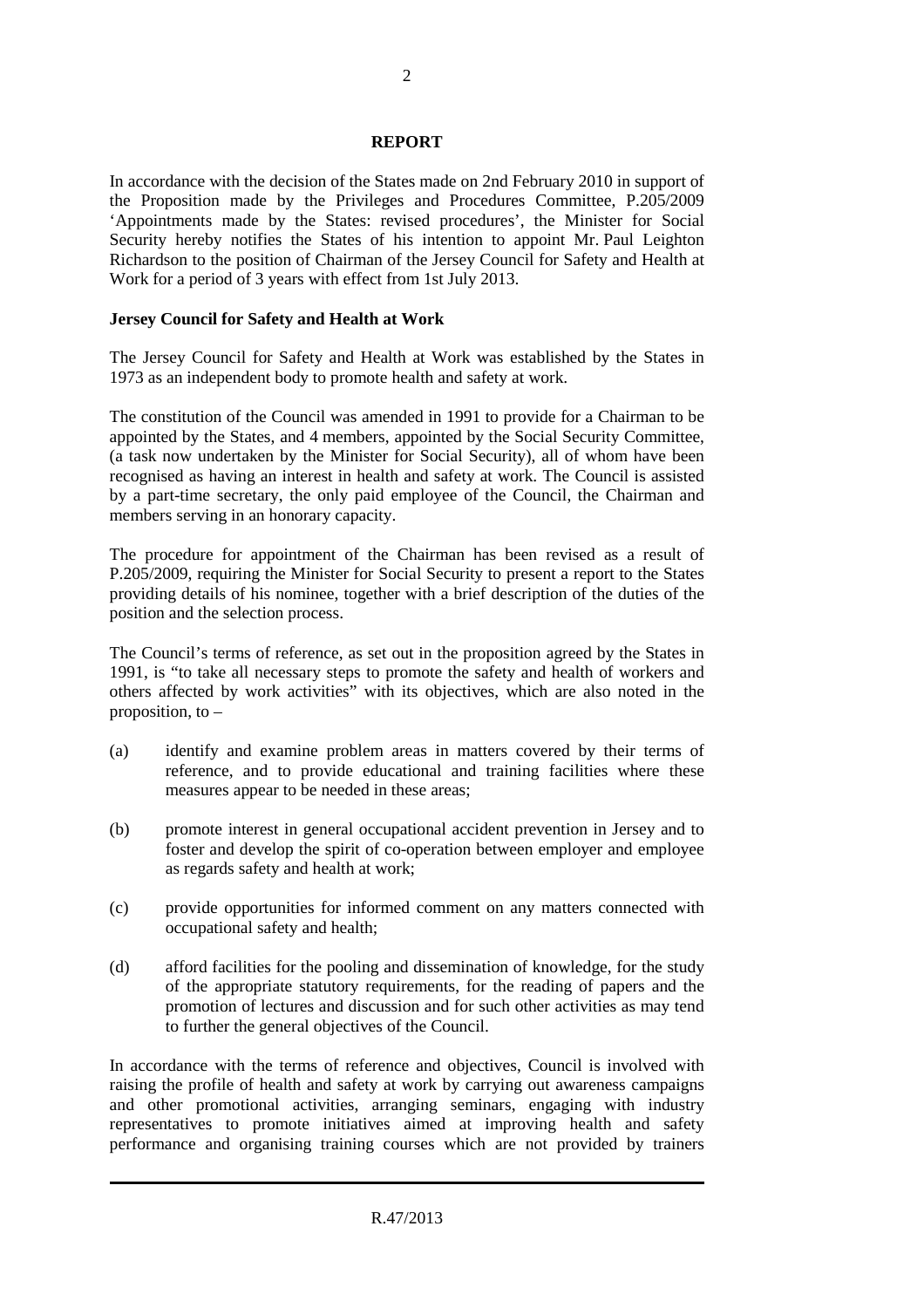currently working in the Island. The Council also provides a source of information through its website, including a directory of local training providers and details of current campaigns.

The constitution of the Council requires the Chairman to be widely respected in the Island and not a substantial employer themselves, their role being to lead and direct the Council members to achieve the aims and objectives of the Council.

The Council receives an annual grant to carry out its work and is required to submit an annual report and audited accounts to the States.

#### **Appointment process**

Under the terms of the Jersey Appointments Commission Code of Practice for Appointments to Autonomous and Quasi-Autonomous Public Bodies and Tribunals, the Council is considered to be a Lower Tier body. The appointment process for the Chairman has therefore been carried out in accordance with the principles and practices set out in the Code of Practice.

#### **Mr. Paul Leighton Richardson**

Only one application for the position of Chairman was received. This was from the existing Chairman, Mr. Paul Leighton Richardson who, under the terms of the Code of Practice, is eligible to serve a further term of office.

Mr. Richardson was first appointed to serve as a member of the Council on 1st July 2008, and subsequently appointed to the role of Chairman on 1st July 2010. During the time he has served on the Council, Mr. Richardson has shown an enthusiasm and commitment in seeking improvements in the arrangements for health and safety at work and, since taking over the role of Chairman, has shown strong leadership and commitment to the aims of the Council.

Mr. Richardson is currently employed as the Managing Director of Building Renovations Limited. He is also a member of the British Institute of Facilities Management, a BREEAM Commercial Energy Assessor, Member of the Institute of Directors, Trustee of Centre Point Trust and a member of the Sustainable Business Forum of the Chamber of Commerce.

Mr. Richardson's Curriculum Vitae is included as the **Appendix** to this report.

In view of Mr. Richardson's experience and commitment to health and safety at work, it is considered that he is a suitable candidate to be appointed to the position of Chairman of the Council.

The appointment is an honorary position and therefore has no implications for the financial or manpower resources of the States.

## **Appointment**

The appointment of Mr. Richardson as Chairman to the Jersey Council for Safety and Health at Work will be confirmed on 1st July 2013 for a period of 3 years.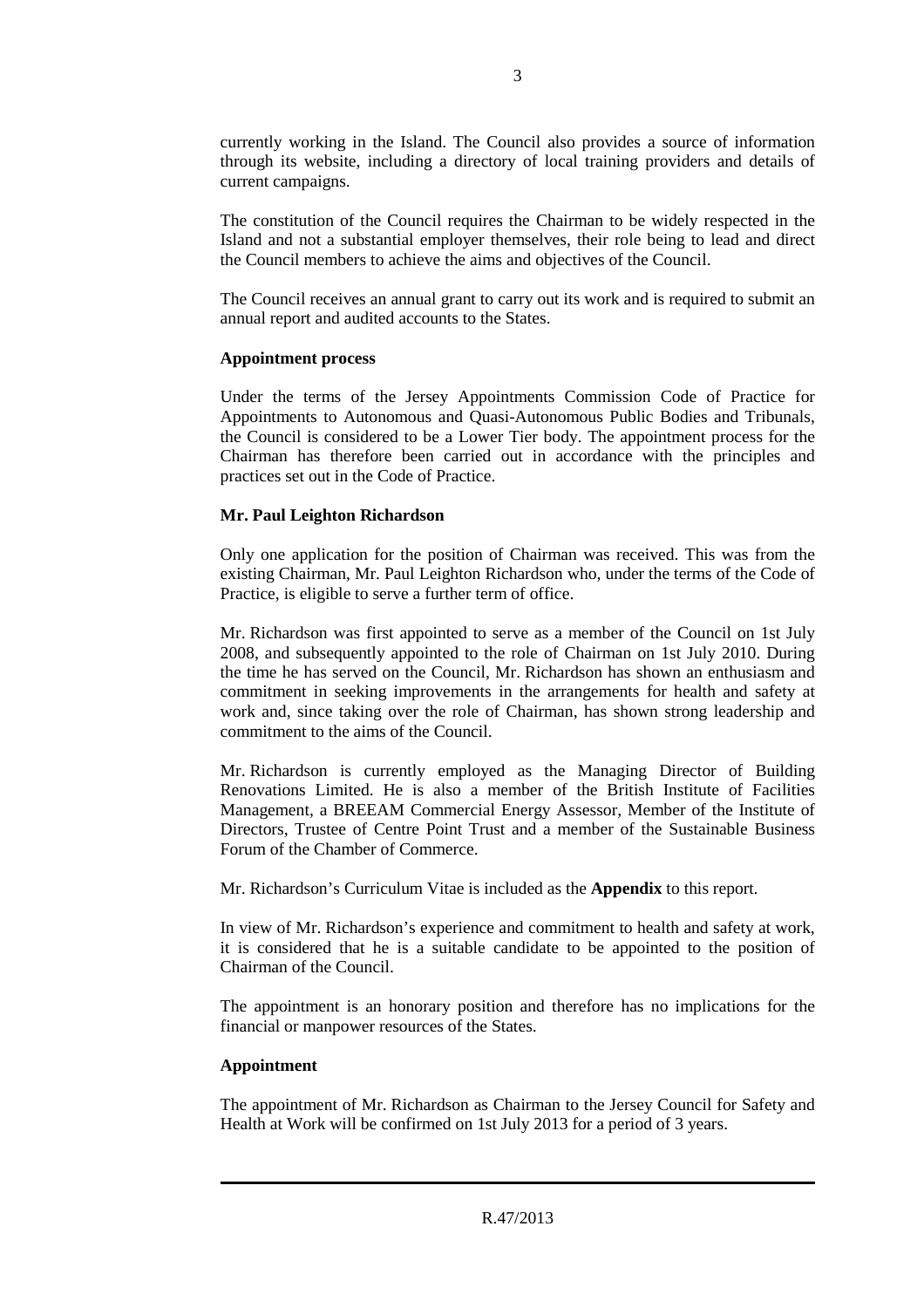## **APPENDIX**

 $\overline{ }$ 

# **CURRICULUM VITAE**

# **Mr. Paul L. Richardson**

| <b>Personal Details</b>                                     | E-mail:<br>paul@br.je<br>LinkedIn: http://uk.linkedin.com/pub/paul-richardson/14/3b7/a48<br>Company website: www.br.je<br>Nationality:<br>Jersey/British<br><b>Marital Status:</b><br>Married $-2$ Children<br>Holder of clean driving licence with categories $B, C \& D$<br>Primary interests include:<br>Travel, Fishing, Football, Boating & Computing<br>Retired crew member and helmsman of the St. Catherine's<br>RNLI Lifeboat (13 years' service)                                                                                   |
|-------------------------------------------------------------|----------------------------------------------------------------------------------------------------------------------------------------------------------------------------------------------------------------------------------------------------------------------------------------------------------------------------------------------------------------------------------------------------------------------------------------------------------------------------------------------------------------------------------------------|
| <b>Professional</b><br>Memberships &<br><b>Associations</b> | Member of the British Institute of Facilities Management<br>$\bullet$<br>Member of the Institute of Directors<br>$\bullet$<br><b>BREEAM Commercial Energy Assessor</b><br>$\bullet$<br>Chairman of the Jersey Safety Council<br>$\bullet$<br><b>Trustee of Centre Point Trust</b><br>$\bullet$<br>Member of the Sustainable Business Forum of the Chamber of<br>Commerce                                                                                                                                                                     |
| <b>Secondary</b><br><b>Education</b>                        | 1978–1983 St. Helier Boys, St. Helier, Jersey<br>$\bullet$                                                                                                                                                                                                                                                                                                                                                                                                                                                                                   |
| <b>Current</b><br><b>Employment</b>                         | 2009 – Present Building Renovations Ltd.<br><b>Position – Managing Director</b><br>Reporting to the shareholders<br>$\bullet$<br>Responsible for management and operational issues<br>$\bullet$<br>Coordination of contracts management team<br>$\bullet$<br>Project & tender adjudication<br>$\bullet$<br>Preparation of health & safety documentation<br>$\bullet$<br>Implementation of systems and processes<br>$\bullet$<br>Responsible for performance and quality<br>$\bullet$<br>Responsible for marketing & development<br>$\bullet$ |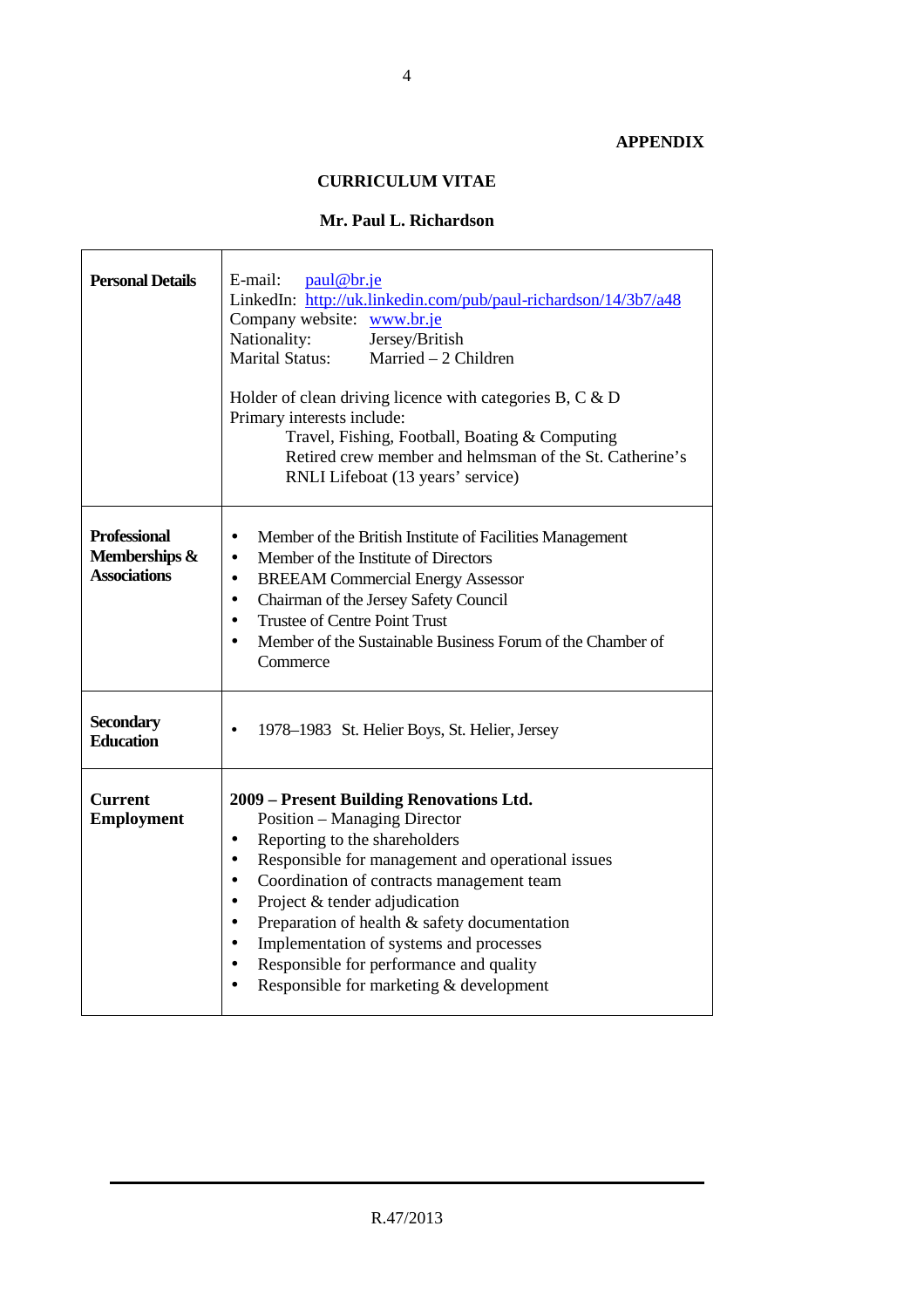| <b>Past</b><br>employment | 2000–2009 – Amalgamated Facilities Management Ltd.<br>Position - Managing Director<br>Reporting to the shareholder<br>٠<br>Responsible for all operational and management issues<br>٠<br>Negotiation of contracts<br>٠<br>Implementation of systems and new product ranges<br>٠<br>Development of work-streams & business direction<br>٠<br>Responsible for Health & Safety<br>$\bullet$                                      |
|---------------------------|-------------------------------------------------------------------------------------------------------------------------------------------------------------------------------------------------------------------------------------------------------------------------------------------------------------------------------------------------------------------------------------------------------------------------------|
|                           | 1997-2000 - A.C. Mauger & Son (Sunwin) Ltd.<br><b>Position – Contracts Manager</b><br>Reporting to the Construction Director<br>٠<br>Responsible for the programming and management of the<br>$\bullet$<br>£5 million pound development of 3 La Motte Ford Buildings<br>Co-ordination of materials, labour and specialist<br>$\bullet$<br>sub-contractors<br>Liaising with client & professional management team<br>$\bullet$ |
|                           | 1993-1997 - Regal Construction (Jersey) Ltd.<br>Position - Contracts Manager/Construction Director<br>Reporting to the Managing Director and latterly the Board<br>٠<br>Responsible for the programming and management of all<br>٠<br>projects<br>Management of deliveries and sub-contract labour<br>٠<br>Allocation of labour resource across company<br>٠<br>Refurbishment experience gained through work-stream           |
|                           | 1993-1993 - LPF Developments Ltd.<br>Position – Site Agent (Single Project Contract)<br>Site surveying, all profile and levelling liaison with engineers<br>and clients<br>Dealing with all UK and local sub-contractors<br>All on- and off-site management<br>٠                                                                                                                                                              |
|                           | 1992–1993 – Pentagon Holdings Ltd.<br>Position – Site Agent (Single Project Contract)<br>Site surveying, All profile and levelling liaison with engineers<br>٠<br>and clients<br>Dealing with all UK and local sub-contractors<br>All on- and off-site management for £1 million contract                                                                                                                                     |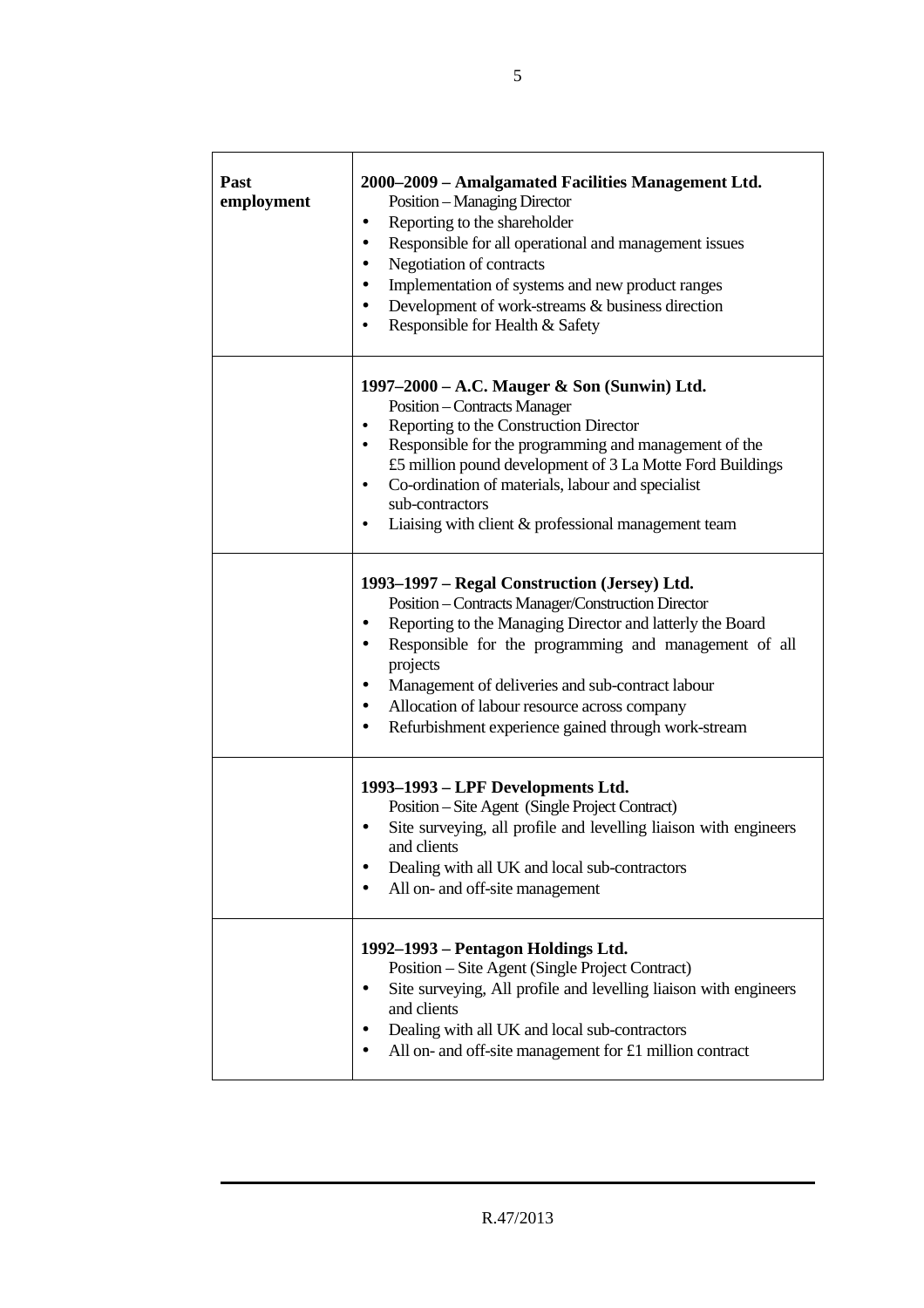|                 | 1990–1991 – LPF Developments Ltd.<br>Position – Site Agent (Single Project Contract)<br>Site levelling<br>٠<br>Liaison with engineers and architects<br>$\bullet$<br>Dealing with all UK and local sub-contractors                                                                                                                                                                                                                                                                                                                                                                                                                                                                                                                                            |  |  |  |  |
|-----------------|---------------------------------------------------------------------------------------------------------------------------------------------------------------------------------------------------------------------------------------------------------------------------------------------------------------------------------------------------------------------------------------------------------------------------------------------------------------------------------------------------------------------------------------------------------------------------------------------------------------------------------------------------------------------------------------------------------------------------------------------------------------|--|--|--|--|
|                 | 1990 – J. Arthur Builders Ltd.<br>Position – Site Agent (Single Project Contract)<br>Management of all on site-issues<br>$\bullet$<br>Liaison with engineers and architects<br>Setting out profiles and ordering materials<br>Dealing with all UK and local sub-contractors                                                                                                                                                                                                                                                                                                                                                                                                                                                                                   |  |  |  |  |
|                 | 1989–1990 – Mark Amy Ltd.<br>Position – Site Agent<br>Management of all on-site issues<br>٠<br>Liaison with engineers and architects<br>$\bullet$<br>Setting out profiles and ordering materials<br>$\bullet$                                                                                                                                                                                                                                                                                                                                                                                                                                                                                                                                                 |  |  |  |  |
|                 | 1983–1988 – Mark Amy Ltd.<br>Position - Apprentice Carpenter<br>5 year Apprenticeship both within workshop and on site                                                                                                                                                                                                                                                                                                                                                                                                                                                                                                                                                                                                                                        |  |  |  |  |
| <b>Training</b> | 1989<br>Health & Safety Exec. Scaffold Safety Course<br>1990<br>Highlands College Site Management Course<br>$\bullet$<br>1993<br>Health & Safety Exec. Management for Site Safety<br>$\bullet$<br><b>RNLI</b> First Aid<br>1994<br>1997<br><b>JEB Asbestos Awareness</b><br><b>RNLI First Aid Refresher</b><br>1997<br>J. Wilkins Risk Assessment Course<br>1998<br>1998<br>J. Wilkins Scaffolding Safety Course<br>J. Wilkins COSHH<br>1999<br><b>RNLI First Aid Refresher</b><br>2000<br>2002<br>Normandie H&S Directing Safely Course<br>2002<br><b>BIFM Facilities Management Int.</b><br>2003<br><b>KAT ECDL Course</b><br>2004<br>IoD Module in Company Direction<br>2004<br>IoD Module in Company Direction<br>IoD Module in Company Direction<br>2004 |  |  |  |  |